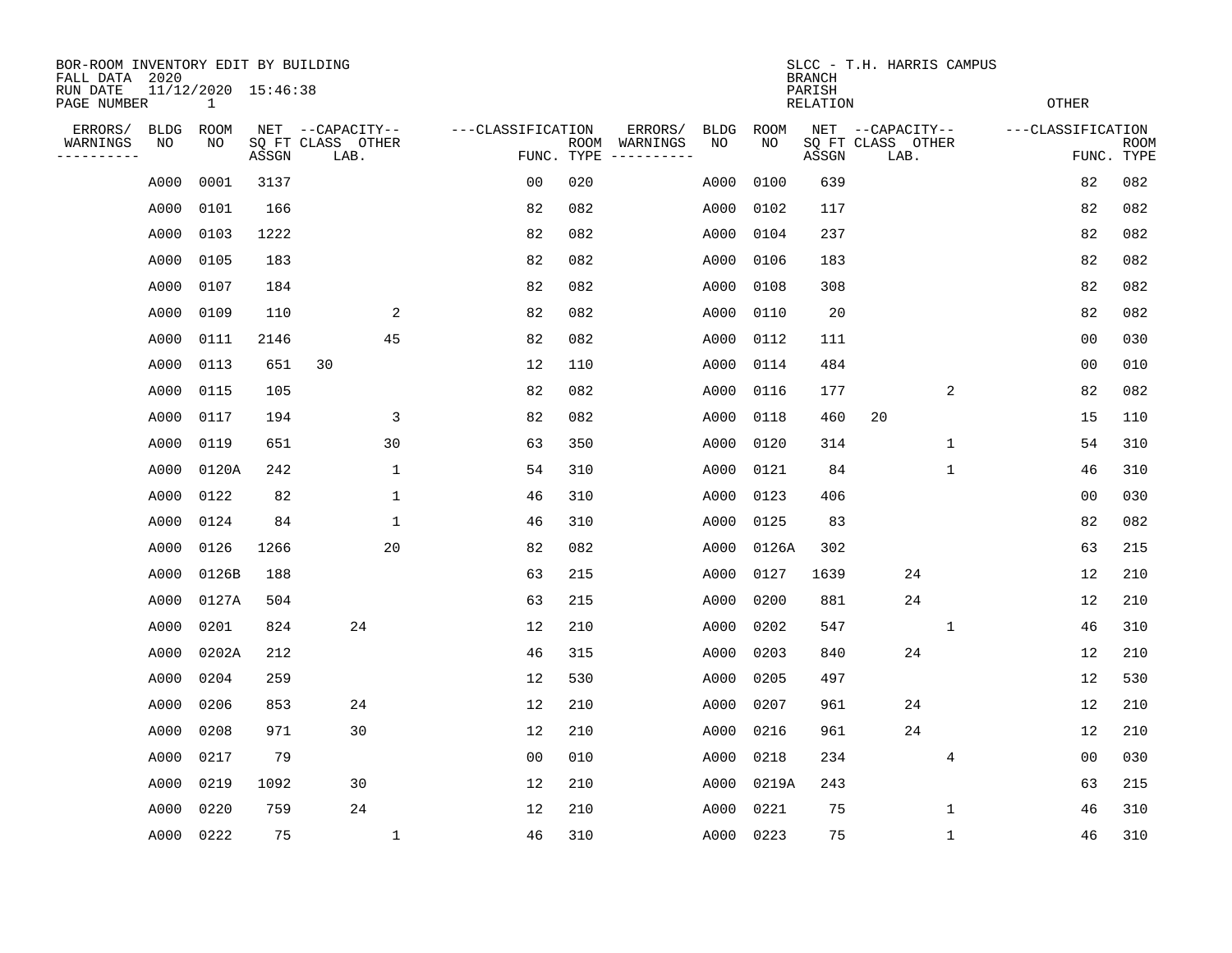| BOR-ROOM INVENTORY EDIT BY BUILDING<br>FALL DATA 2020 |             |                          |       |                           |                     |     |                                      |             |                                                  | <b>BRANCH</b>      | SLCC - T.H. HARRIS CAMPUS                                                                                                                                 |                                   |                    |
|-------------------------------------------------------|-------------|--------------------------|-------|---------------------------|---------------------|-----|--------------------------------------|-------------|--------------------------------------------------|--------------------|-----------------------------------------------------------------------------------------------------------------------------------------------------------|-----------------------------------|--------------------|
| RUN DATE<br>PAGE NUMBER                               |             | 11/12/2020 15:46:38<br>2 |       |                           |                     |     |                                      |             |                                                  | PARISH<br>RELATION |                                                                                                                                                           | <b>OTHER</b>                      |                    |
| ERRORS/                                               | <b>BLDG</b> | ROOM                     |       | NET --CAPACITY--          | ---CLASSIFICATION   |     | ERRORS/                              | BLDG        | ROOM                                             |                    | NET --CAPACITY--                                                                                                                                          | ---CLASSIFICATION                 |                    |
| WARNINGS<br>----------                                | NO          | NO                       | ASSGN | SQ FT CLASS OTHER<br>LAB. |                     |     | ROOM WARNINGS<br>FUNC. TYPE $------$ | NO          | NO                                               | ASSGN              | SQ FT CLASS OTHER<br>LAB.                                                                                                                                 |                                   | ROOM<br>FUNC. TYPE |
|                                                       | A000        | 0224                     | 80    |                           | 00                  | 030 |                                      | A000        | 0225                                             | 1009               | 30                                                                                                                                                        | 12                                | 210                |
|                                                       | A000 0226   |                          | 881   | 24                        | 12                  | 210 |                                      | A000 0227   | TOTAL NUMBER CLASSROOMS<br>TOTAL NUMBER LABS 210 | 1388               | 30<br>TOTAL ASSIGNABLE & UNASSIGNABLE SQFT:<br>TOTAL NET ASSIGN SQ. FT. IN ROOM FILE<br>TOTAL NUMBER COMPUTER CLASSROOMS<br>TOTAL NUMBER SPECIAL LABS 220 | 12<br>30,475<br>25,944<br>2<br>13 | 210                |
|                                                       | B000 0001   |                          | 1029  |                           | 0 <sub>0</sub>      | 020 |                                      | B000 0128   |                                                  | 312                | $\mathbf{1}$                                                                                                                                              | 63                                | 310                |
|                                                       | B000        | 0129                     | 2565  | 120                       | 52                  | 630 |                                      | <b>B000</b> | 0130                                             | 1233               |                                                                                                                                                           | 91                                | 635                |
|                                                       | B000        | 0130A                    | 187   |                           | 91                  | 635 |                                      | B000        | 0130B                                            | 133                |                                                                                                                                                           | 91                                | 635                |
|                                                       | B000        | 0130C                    | 155   |                           | 91                  | 635 |                                      | B000        | 0130D                                            | 116                |                                                                                                                                                           | 0 <sub>0</sub>                    | 030                |
|                                                       | <b>B000</b> | 0130E                    | 128   |                           | 0 <sub>0</sub>      | 030 |                                      | <b>B000</b> | 0131                                             | 218                |                                                                                                                                                           | 91                                | 635                |
|                                                       | <b>B000</b> | 0131A                    | 64    |                           | 91                  | 635 |                                      | <b>B000</b> | 0131B                                            | 66                 |                                                                                                                                                           | 91                                | 635                |
|                                                       | <b>B000</b> | 0131C                    | 72    |                           | 91                  | 635 |                                      | <b>B000</b> | 0132                                             | 19                 |                                                                                                                                                           | 91                                | 635                |
|                                                       | <b>B000</b> | 0207                     | 688   | 24                        | 12                  | 110 |                                      | <b>B000</b> | 0210                                             | 638                |                                                                                                                                                           | 12                                | 115                |
|                                                       | <b>B000</b> | 0212                     | 1756  | 24                        | 12                  | 210 |                                      | <b>B000</b> | 0213                                             | 1038               |                                                                                                                                                           | 63                                | 215                |
|                                                       | B000        | 0213A                    | 196   |                           | 63                  | 215 |                                      | B000        | 0216                                             | 618                | 24                                                                                                                                                        | 12                                | 110                |
|                                                       | B000        | 0219                     | 590   |                           | 63                  | 215 |                                      | B000 0227   | TOTAL NUMBER CLASSROOMS<br>TOTAL NUMBER LABS 210 | 2207               | 28<br>TOTAL ASSIGNABLE & UNASSIGNABLE SQFT:<br>TOTAL NET ASSIGN SQ. FT. IN ROOM FILE<br>TOTAL NUMBER COMPUTER CLASSROOMS<br>TOTAL NUMBER SPECIAL LABS 220 | 12<br>14,028<br>12,755<br>2<br>2  | 210                |
|                                                       | C000        | 0001                     | 4825  |                           | 0 <sub>0</sub>      | 020 |                                      | C000 0100   |                                                  | 185                | 1                                                                                                                                                         | 46                                | 310                |
|                                                       | C000        | 0101                     | 245   |                           | $\mathbf{1}$<br>46  | 310 |                                      | C000        | 0101A                                            | 55                 |                                                                                                                                                           | 46                                | 315                |
|                                                       | C000        | 0101B                    | 32    |                           | 46                  | 315 |                                      | C000        | 0102                                             | 642                | 20                                                                                                                                                        | 57                                | 630                |
|                                                       | C000        | 0103                     | 475   |                           | 47                  | 315 |                                      | C000        | 0104                                             | 1275               | 8                                                                                                                                                         | 12                                | 210                |
|                                                       | C000        | 0104A                    | 183   |                           | 63                  | 215 |                                      | C000        | 0104B                                            | 183                |                                                                                                                                                           | 63                                | 215                |
|                                                       | C000        | 0105                     | 1073  | 40                        | 12                  | 110 |                                      | C000        | 0106                                             | 1054               | 40                                                                                                                                                        | 12                                | 110                |
|                                                       | C000 0107   |                          | 114   |                           | 2<br>0 <sub>0</sub> | 030 |                                      | C000        | 0108                                             | 44                 | 2                                                                                                                                                         | 0 <sub>0</sub>                    | 030                |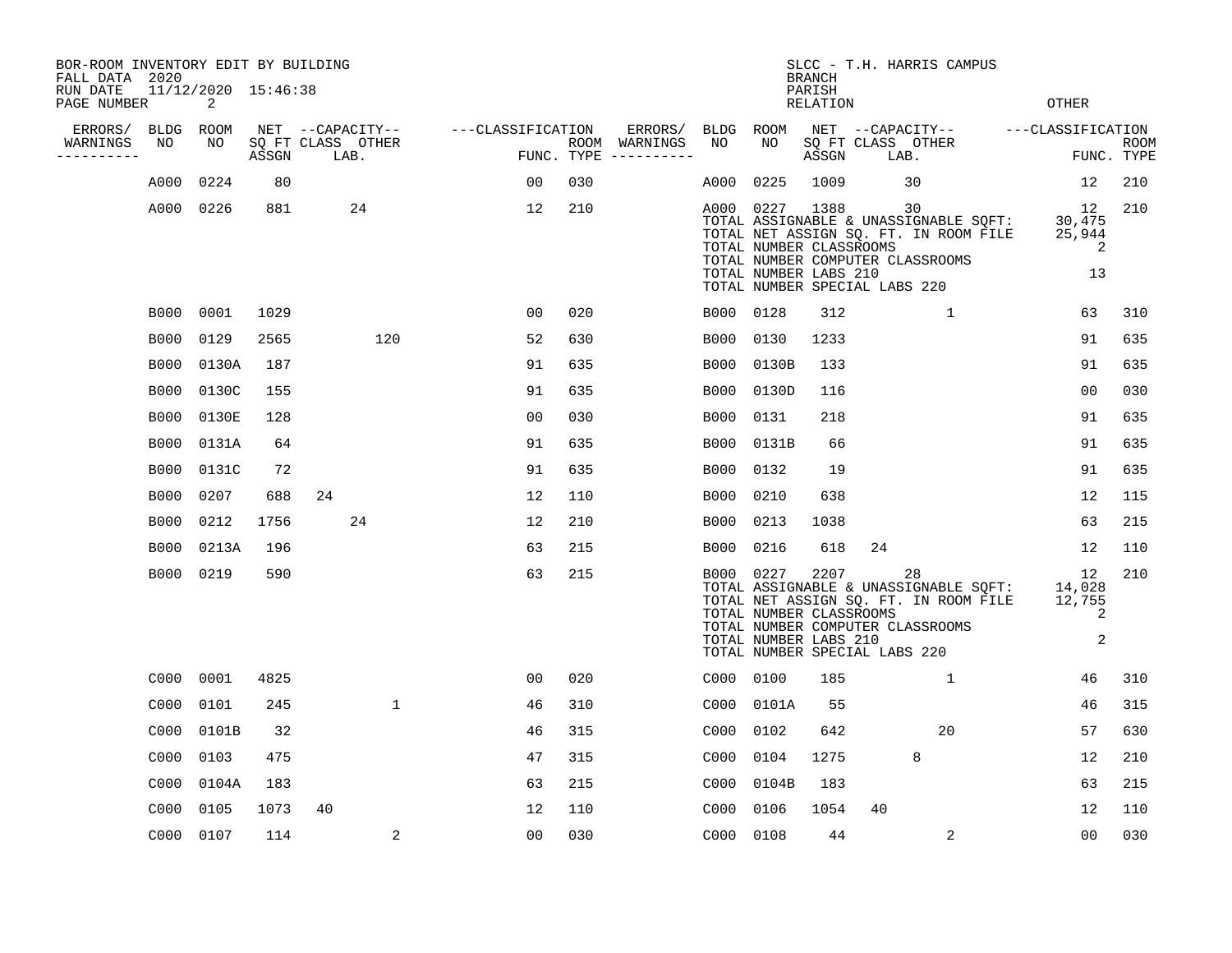| BOR-ROOM INVENTORY EDIT BY BUILDING<br>FALL DATA 2020 |                          |       |                           |                                    |     |                                      |           |                                                                                   | <b>BRANCH</b>      |                                                                                                                                                                                                                                 | SLCC - T.H. HARRIS CAMPUS                                                                                                      |                               |      |
|-------------------------------------------------------|--------------------------|-------|---------------------------|------------------------------------|-----|--------------------------------------|-----------|-----------------------------------------------------------------------------------|--------------------|---------------------------------------------------------------------------------------------------------------------------------------------------------------------------------------------------------------------------------|--------------------------------------------------------------------------------------------------------------------------------|-------------------------------|------|
| RUN DATE<br>PAGE NUMBER                               | 11/12/2020 15:46:38<br>3 |       |                           |                                    |     |                                      |           |                                                                                   | PARISH<br>RELATION |                                                                                                                                                                                                                                 |                                                                                                                                | OTHER                         |      |
| ERRORS/                                               | BLDG ROOM                |       |                           | NET --CAPACITY-- ---CLASSIFICATION |     | ERRORS/                              | BLDG ROOM |                                                                                   |                    |                                                                                                                                                                                                                                 | NET --CAPACITY-- ---CLASSIFICATION                                                                                             |                               |      |
| WARNINGS<br>NO<br>----------                          | NO                       | ASSGN | SQ FT CLASS OTHER<br>LAB. |                                    |     | ROOM WARNINGS<br>FUNC. TYPE $------$ | NO        | NO.                                                                               | ASSGN              |                                                                                                                                                                                                                                 | SQ FT CLASS OTHER<br>LAB.                                                                                                      | FUNC. TYPE                    | ROOM |
| C000                                                  | 0109                     | 209   |                           | 12                                 | 115 |                                      | C000      | 0110                                                                              | 983                | 24                                                                                                                                                                                                                              |                                                                                                                                | 12                            | 110  |
| C000                                                  | 0111                     | 1033  | 24                        | 12                                 | 210 |                                      | C000      | 0112                                                                              | 963                |                                                                                                                                                                                                                                 | 24                                                                                                                             | 12                            | 210  |
| C000                                                  | 0113                     | 1159  | $\mathbf{1}$              | 43                                 | 310 |                                      | C000      | 0114                                                                              | 208                |                                                                                                                                                                                                                                 | 1                                                                                                                              | 46                            | 310  |
| C000                                                  | 0115                     | 188   | $\mathbf{1}$              | 46                                 | 310 |                                      | C000      | 0116                                                                              | 1286               |                                                                                                                                                                                                                                 | 30                                                                                                                             | 12                            | 210  |
| C000                                                  | 0117                     | 1110  | 28                        | 12                                 | 210 |                                      | C000      | 0118                                                                              | 2029               | 45                                                                                                                                                                                                                              |                                                                                                                                | 12                            | 110  |
| C000                                                  | 0119                     | 1299  | 24                        | 12                                 | 210 |                                      | C000      | 0120                                                                              | 1072               | 24                                                                                                                                                                                                                              |                                                                                                                                | 12                            | 110  |
| C000                                                  | 0121                     | 801   | 24                        | 12                                 | 210 |                                      | C000      | 0122                                                                              | 801                | 24                                                                                                                                                                                                                              |                                                                                                                                | 12                            | 110  |
| C000                                                  | 0123                     | 801   | 24                        | 12                                 | 110 |                                      | C000      | 0124                                                                              | 942                |                                                                                                                                                                                                                                 | 24                                                                                                                             | 12                            | 210  |
| C000                                                  | 0125                     | 789   | 24                        | 12                                 | 110 |                                      | C000      | 0126                                                                              | 600                |                                                                                                                                                                                                                                 |                                                                                                                                | 45                            | 315  |
| C000                                                  | 0127                     | 264   | 2                         | 00                                 | 030 |                                      | C000 0128 |                                                                                   | 265                |                                                                                                                                                                                                                                 | 4                                                                                                                              | 00                            | 030  |
|                                                       | C000 0129                | 170   |                           | 0 <sub>0</sub>                     | 010 |                                      |           | TOTAL NUMBER CLASSROOMS<br>TOTAL NUMBER LABS 210<br>TOTAL NUMBER SPECIAL LABS 220 |                    |                                                                                                                                                                                                                                 | TOTAL ASSIGNABLE & UNASSIGNABLE SQFT:<br>TOTAL NET ASSIGN SQ. FT. IN ROOM FILE<br>TOTAL NUMBER COMPUTER CLASSROOMS             | 27,357<br>21,675<br>8<br>8    |      |
|                                                       | D000 0100                | 750   | 24                        | 12                                 | 110 |                                      |           | D000 0101                                                                         |                    | 2000 - 2001 - 2002 - 2003 - 2004 - 2006 - 2007 - 2008 - 2012 - 2014 - 2014 - 2014 - 2014 - 2014 - 2014 - 2014 - 2014 - 2014 - 2014 - 2014 - 2014 - 2014 - 2014 - 2014 - 2014 - 2014 - 2014 - 2014 - 2014 - 2014 - 2014 - 2014 - | 24                                                                                                                             | 12 210                        |      |
|                                                       | D000 0102                | 450   | 3                         | 00                                 | 030 |                                      |           | TOTAL NUMBER CLASSROOMS<br>TOTAL NUMBER LABS 210<br>TOTAL NUMBER SPECIAL LABS 220 |                    |                                                                                                                                                                                                                                 | TOTAL ASSIGNABLE & UNASSIGNABLE SQFT: 3,200<br>TOTAL NET ASSIGN SQ. FT. IN ROOM FILE<br>TOTAL NUMBER COMPUTER CLASSROOMS       | 2,750<br>1<br>1               |      |
|                                                       | E000 0100                | 3568  | 24                        | 12                                 | 210 |                                      | E000 0101 |                                                                                   | 1259               | 28                                                                                                                                                                                                                              |                                                                                                                                | $12 \overline{ }$             | 110  |
| E000                                                  | 0102                     | 44    |                           | 0 <sub>0</sub>                     | 010 |                                      | E000 0103 |                                                                                   | 272                |                                                                                                                                                                                                                                 | 2                                                                                                                              | 00                            | 030  |
|                                                       | E000 0104                | 216   | $\mathbf{1}$              | 00                                 | 030 |                                      |           | TOTAL NUMBER CLASSROOMS<br>TOTAL NUMBER LABS 210<br>TOTAL NUMBER SPECIAL LABS 220 |                    |                                                                                                                                                                                                                                 | TOTAL ASSIGNABLE & UNASSIGNABLE SQFT: 5,359<br>TOTAL NET ASSIGN SQ. FT. IN ROOM FILE 4,827<br>TOTAL NUMBER COMPUTER CLASSROOMS | $\overline{\phantom{0}}$<br>1 |      |
|                                                       | F000 0001                | 1533  |                           | 00                                 | 020 |                                      |           | F000 0100                                                                         |                    | 3810 254                                                                                                                                                                                                                        |                                                                                                                                | 12                            | 110  |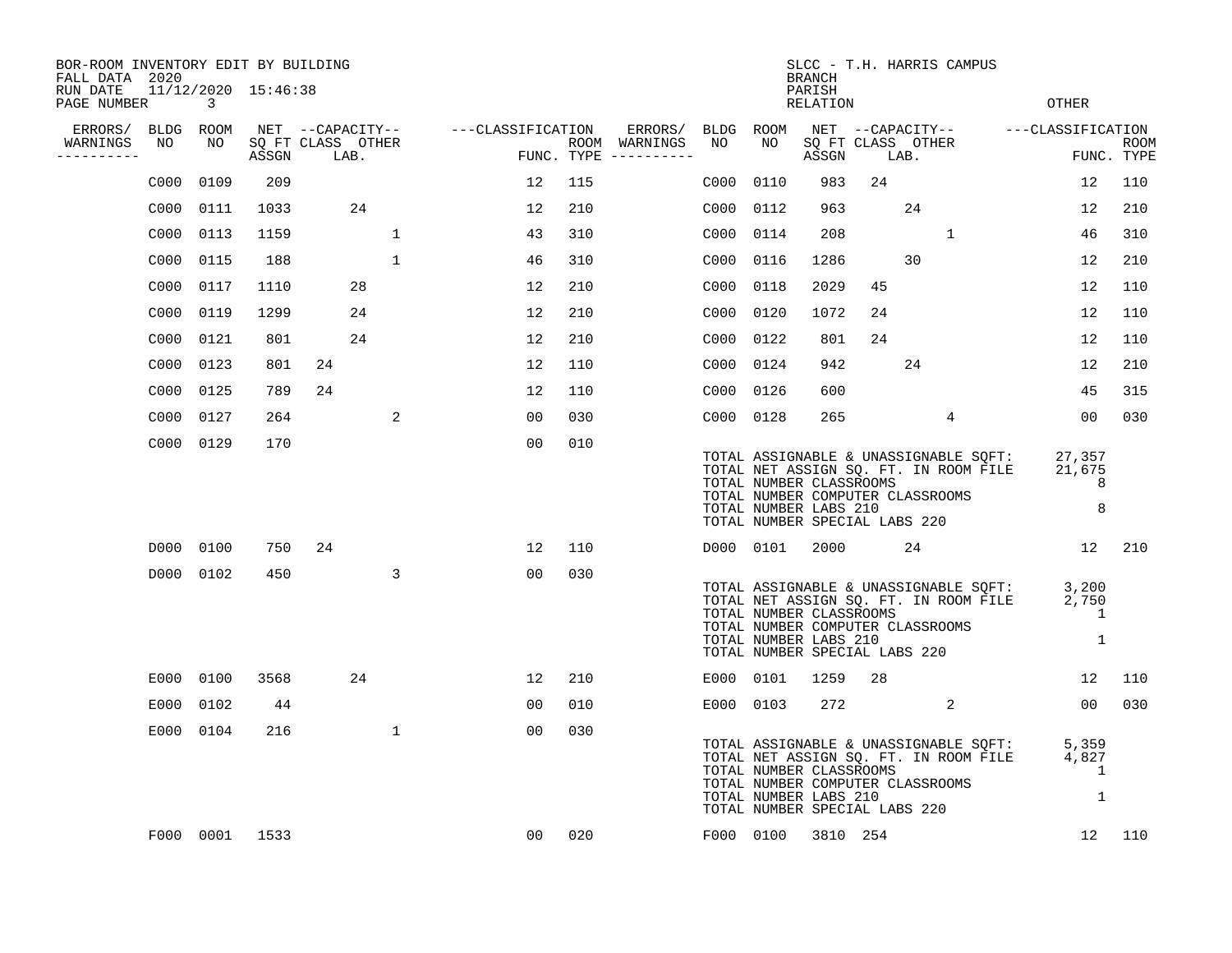| BOR-ROOM INVENTORY EDIT BY BUILDING<br>FALL DATA 2020 |                          |          |    |                           |                   |     |                                      |           |            | <b>BRANCH</b>                                                                             |      | SLCC - T.H. HARRIS CAMPUS                                                                                                |                                           |                           |
|-------------------------------------------------------|--------------------------|----------|----|---------------------------|-------------------|-----|--------------------------------------|-----------|------------|-------------------------------------------------------------------------------------------|------|--------------------------------------------------------------------------------------------------------------------------|-------------------------------------------|---------------------------|
| RUN DATE<br>PAGE NUMBER                               | 11/12/2020 15:46:38<br>4 |          |    |                           |                   |     |                                      |           |            | PARISH<br>RELATION                                                                        |      |                                                                                                                          | OTHER                                     |                           |
| ERRORS/                                               | BLDG ROOM                |          |    | NET --CAPACITY--          | ---CLASSIFICATION |     | ERRORS/                              | BLDG      | ROOM       |                                                                                           |      | NET --CAPACITY--                                                                                                         | ---CLASSIFICATION                         |                           |
| WARNINGS<br>NO<br>----------                          | NO                       | ASSGN    |    | SQ FT CLASS OTHER<br>LAB. |                   |     | ROOM WARNINGS<br>FUNC. TYPE $------$ | NO        | NO         | ASSGN                                                                                     | LAB. | SQ FT CLASS OTHER                                                                                                        |                                           | <b>ROOM</b><br>FUNC. TYPE |
| F000                                                  | 0101                     | 239      |    |                           | 63                | 215 |                                      | F000      | 0103       | 352                                                                                       |      | 1                                                                                                                        | 71                                        | 310                       |
|                                                       | F000 0104                | 481      | 20 |                           | 12                | 110 |                                      | F000      | 0105       | 487                                                                                       |      | 5                                                                                                                        | 0 <sub>0</sub>                            | 030                       |
|                                                       | F000 0106                | 4750     |    | 2                         | 12                | 210 |                                      | F000      | 0107       | 2048                                                                                      |      | 28                                                                                                                       | 12                                        | 210                       |
| F000                                                  | 0108                     | 1717 114 |    |                           | 12                | 110 |                                      | F000      | 0200       | 1595                                                                                      | 35   |                                                                                                                          | 12                                        | 110                       |
|                                                       | F000 0200C               | 708      |    | 18                        | 12                | 310 |                                      | F000 0201 |            | 220                                                                                       |      | 2                                                                                                                        | 0 <sub>0</sub>                            | 030                       |
| F000                                                  | 0203                     | 517      | 15 |                           | 12                | 110 |                                      | F000      | 0204       | 924                                                                                       |      | 26                                                                                                                       | 12                                        | 310                       |
| F000                                                  | 0205                     | 412      |    | 1                         | 46                | 310 |                                      | F000 0206 |            | 220                                                                                       | 15   |                                                                                                                          | 12                                        | 110                       |
|                                                       | F000 0208                | 1215     |    | 30                        | 12                | 210 |                                      |           |            | TOTAL NUMBER CLASSROOMS<br>TOTAL NUMBER LABS 210<br>TOTAL NUMBER SPECIAL LABS 220         |      | TOTAL ASSIGNABLE & UNASSIGNABLE SQFT:<br>TOTAL NET ASSIGN SQ. FT. IN ROOM FILE<br>TOTAL NUMBER COMPUTER CLASSROOMS       | 21,228<br>18,988<br>6<br>3                |                           |
|                                                       | G000 0001                | 219      |    |                           | 00                | 020 |                                      | G000 0100 |            | 1363                                                                                      | 30   |                                                                                                                          | 12 <sup>°</sup>                           | 110                       |
| G000                                                  | 0101                     | 3005     |    | 28                        | 12                | 210 |                                      |           | G000 0101A | 239                                                                                       |      |                                                                                                                          | 63                                        | 215                       |
|                                                       | G000 0102                | 262      |    | $\overline{4}$            | 00                | 030 |                                      | G000 0106 |            | 3028<br>TOTAL NUMBER CLASSROOMS<br>TOTAL NUMBER LABS 210<br>TOTAL NUMBER SPECIAL LABS 220 |      | 28<br>TOTAL ASSIGNABLE & UNASSIGNABLE SQFT:<br>TOTAL NET ASSIGN SQ. FT. IN ROOM FILE<br>TOTAL NUMBER COMPUTER CLASSROOMS | 12<br>8,116<br>7,635<br>$\mathbf{1}$<br>2 | 210                       |
|                                                       | H000 0001                | 977      |    |                           | 0 <sub>0</sub>    | 020 |                                      | H000 0100 |            | 406                                                                                       | 20   |                                                                                                                          | 12                                        | 110                       |
| H000                                                  | 0100A                    | 101      |    |                           | 12                | 115 |                                      | H000      | 0101       | 171                                                                                       |      | 2                                                                                                                        | 0 <sub>0</sub>                            | 030                       |
| H000                                                  | 0102                     | 218      |    | $\mathbf{1}$              | 63                | 310 |                                      | H000      | 0103       | 97                                                                                        |      | 3                                                                                                                        | 00                                        | 030                       |
| H000                                                  | 0104                     | 360      |    | $\overline{4}$            | 00                | 030 |                                      | H000      | 0105       | 1630                                                                                      |      | 28                                                                                                                       | 12                                        | 210                       |
| H000                                                  | 0106                     | 40       |    |                           | 0 <sub>0</sub>    | 010 |                                      | H000      | 0107       | 40                                                                                        |      |                                                                                                                          | 0 <sub>0</sub>                            | 010                       |
| H000                                                  | 0108                     | 118      |    |                           | 63                | 315 |                                      | H000      | 0109       | 648                                                                                       | 24   |                                                                                                                          | 12                                        | 110                       |
|                                                       | H000 0110                | 1630     |    | 20                        | 12                | 210 |                                      | H000 0111 |            | 30<br>TOTAL NUMBER CLASSROOMS                                                             |      | TOTAL ASSIGNABLE & UNASSIGNABLE SQFT:<br>TOTAL NET ASSIGN SQ. FT. IN ROOM FILE                                           | 00<br>6,466<br>4,751<br>2                 | 010                       |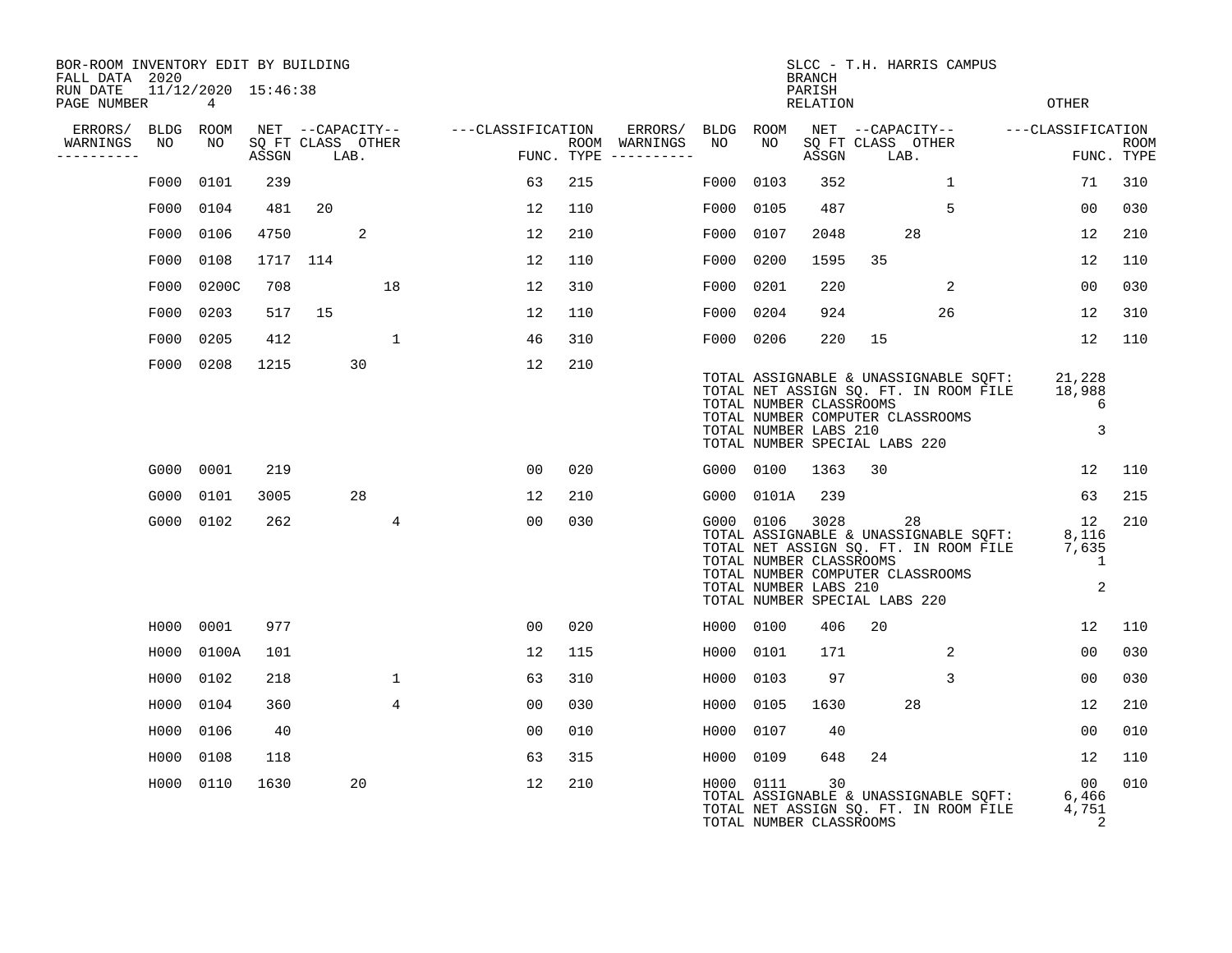| BOR-ROOM INVENTORY EDIT BY BUILDING<br>FALL DATA 2020 |                |      |                 |                 |     |           |                                                  | <b>BRANCH</b>      | SLCC - T.H. HARRIS CAMPUS                                                                                                                                         |                                              |     |
|-------------------------------------------------------|----------------|------|-----------------|-----------------|-----|-----------|--------------------------------------------------|--------------------|-------------------------------------------------------------------------------------------------------------------------------------------------------------------|----------------------------------------------|-----|
| RUN DATE 11/12/2020 15:46:38<br>PAGE NUMBER           | -5             |      |                 |                 |     |           |                                                  | PARISH<br>RELATION |                                                                                                                                                                   | OTHER                                        |     |
| ERRORS/ BLDG ROOM                                     |                |      |                 |                 |     |           |                                                  |                    |                                                                                                                                                                   |                                              |     |
| WARNINGS<br>NO<br>-----------                         | NO             |      |                 |                 |     |           |                                                  |                    |                                                                                                                                                                   |                                              |     |
|                                                       |                |      |                 |                 |     |           | TOTAL NUMBER LABS 210                            |                    | TOTAL NUMBER COMPUTER CLASSROOMS<br>TOTAL NUMBER SPECIAL LABS 220                                                                                                 | 2                                            |     |
|                                                       | I000 0100      | 337  |                 | 63              | 215 | I000 0101 |                                                  | 498                |                                                                                                                                                                   | 63                                           | 215 |
|                                                       | I000 0101S     | 167  |                 | 00              | 010 |           | I000 0102                                        | 4491               | 12                                                                                                                                                                | 12                                           | 210 |
|                                                       | I000 0103      | 127  | $\mathbf{3}$    | 00              | 030 | I000 0104 | TOTAL NUMBER CLASSROOMS<br>TOTAL NUMBER LABS 210 | 173                | TOTAL ASSIGNABLE & UNASSIGNABLE SQFT: 5,793<br>TOTAL NET ASSIGN SQ. FT. IN ROOM FILE 5,326<br>TOTAL NUMBER COMPUTER CLASSROOMS<br>TOTAL NUMBER SPECIAL LABS 220   | 00<br>$\mathbf{1}$                           | 010 |
|                                                       | J000 0100      | 42   |                 | 00              | 010 | J000 0101 |                                                  | 820                | 20                                                                                                                                                                | 12                                           | 110 |
|                                                       | J000 0101A     | 204  |                 | 12              | 115 | J000 0102 |                                                  | 490                | 24                                                                                                                                                                | 12                                           | 110 |
|                                                       | J000 0103      | 218  |                 | 12              | 115 | J000 0105 |                                                  | 4950               | 20                                                                                                                                                                | 12                                           | 210 |
| J000                                                  | 0105A          | 515  |                 | 63              | 215 |           | J000 0105B                                       | 166                |                                                                                                                                                                   | 63                                           | 215 |
|                                                       | J000 0105C     | 274  |                 | 63              | 215 | J000 0106 | TOTAL NUMBER CLASSROOMS<br>TOTAL NUMBER LABS 210 | 47                 | TOTAL ASSIGNABLE & UNASSIGNABLE SQFT: 7,726<br>TOTAL NET ASSIGN SQ. FT. IN ROOM FILE 7,684<br>TOTAL NUMBER COMPUTER CLASSROOMS<br>TOTAL NUMBER SPECIAL LABS 220   | 63<br>7,726<br>$\overline{\phantom{a}}$<br>1 | 215 |
|                                                       | K000 0104      | 4593 | 24              | 12 <sup>°</sup> | 210 |           | K000 0104A                                       | 430                |                                                                                                                                                                   | 63                                           | 215 |
| K000                                                  | 0104B          | 506  | $4\overline{ }$ | 00              | 030 |           | K000 0107 1909                                   |                    |                                                                                                                                                                   | 63                                           | 215 |
|                                                       | K000 0108      | 3719 |                 | 63              | 215 |           | TOTAL NUMBER CLASSROOMS<br>TOTAL NUMBER LABS 210 |                    | TOTAL ASSIGNABLE & UNASSIGNABLE SQFT: 11,157<br>TOTAL NET ASSIGN SQ. FT. IN ROOM FILE 10,651<br>TOTAL NUMBER COMPUTER CLASSROOMS<br>TOTAL NUMBER SPECIAL LABS 220 | $\mathbf{1}$                                 |     |
|                                                       | L000 0100 1449 |      |                 | 73              | 730 |           | TOTAL NUMBER CLASSROOMS<br>TOTAL NUMBER LABS 210 |                    | TOTAL ASSIGNABLE & UNASSIGNABLE SQFT: 1,449<br>TOTAL NET ASSIGN SQ. FT. IN ROOM FILE 1,449<br>TOTAL NUMBER COMPUTER CLASSROOMS<br>TOTAL NUMBER SPECIAL LABS 220   |                                              |     |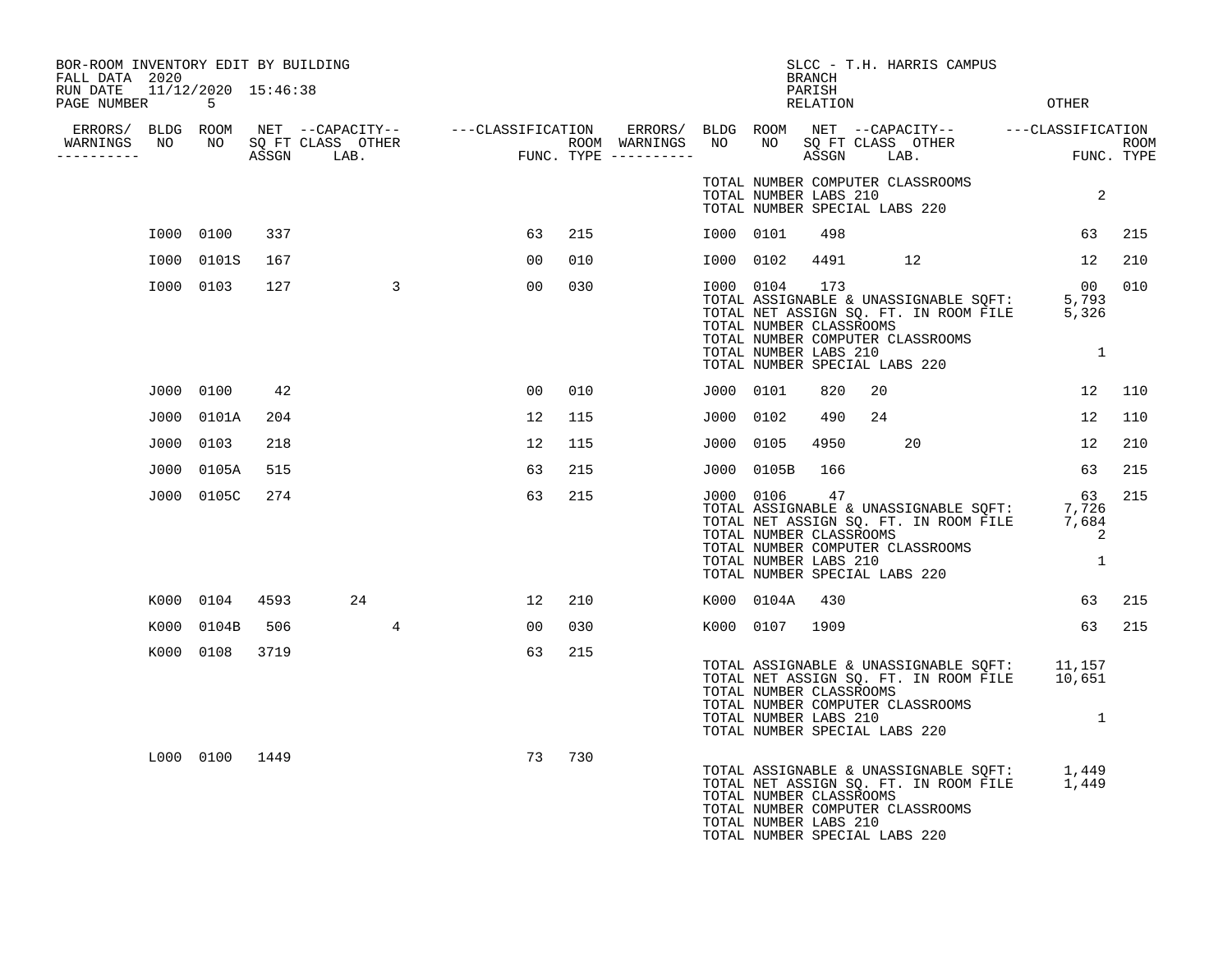| BOR-ROOM INVENTORY EDIT BY BUILDING<br>FALL DATA 2020<br>RUN DATE |            |            | 11/12/2020 15:46:38 |                                       |                   |      |                        |      |                         | BRANCH<br>PARISH |                                          | SLCC - T.H. HARRIS CAMPUS             |                   |             |
|-------------------------------------------------------------------|------------|------------|---------------------|---------------------------------------|-------------------|------|------------------------|------|-------------------------|------------------|------------------------------------------|---------------------------------------|-------------------|-------------|
| PAGE NUMBER                                                       |            | -6         |                     |                                       |                   |      |                        |      |                         | RELATION         |                                          |                                       | OTHER             |             |
| ERRORS/<br>WARNINGS                                               | BLDG<br>NO | ROOM<br>NO |                     | NET --CAPACITY--<br>SQ FT CLASS OTHER | ---CLASSIFICATION | ROOM | ERRORS/<br>WARNINGS NO | BLDG | ROOM                    |                  | NET --CAPACITY--<br>NO SQ FT CLASS OTHER |                                       | ---CLASSIFICATION | <b>ROOM</b> |
| ---------                                                         |            |            | ASSGN               | LAB.                                  |                   |      | $FUNC. TYPE$ --------- |      |                         | ASSGN            | LAB.                                     |                                       | FUNC. TYPE        |             |
|                                                                   | M000 0100  |            | 777                 |                                       | 72                | 730  |                        |      |                         |                  |                                          |                                       |                   |             |
|                                                                   |            |            |                     |                                       |                   |      |                        |      |                         |                  |                                          | TOTAL ASSIGNABLE & UNASSIGNABLE SQFT: | 777               |             |
|                                                                   |            |            |                     |                                       |                   |      |                        |      |                         |                  |                                          | TOTAL NET ASSIGN SQ. FT. IN ROOM FILE | 777               |             |
|                                                                   |            |            |                     |                                       |                   |      |                        |      | TOTAL NUMBER CLASSROOMS |                  |                                          |                                       |                   |             |
|                                                                   |            |            |                     |                                       |                   |      |                        |      |                         |                  |                                          | TOTAL NUMBER COMPUTER CLASSROOMS      |                   |             |
|                                                                   |            |            |                     |                                       |                   |      |                        |      | TOTAL NUMBER LABS 210   |                  |                                          |                                       |                   |             |
|                                                                   |            |            |                     |                                       |                   |      |                        |      |                         |                  | TOTAL NUMBER SPECIAL LABS 220            |                                       |                   |             |
|                                                                   |            | N000 0100  | 3000                |                                       | 63                | 740  |                        |      |                         |                  |                                          |                                       |                   |             |
|                                                                   |            |            |                     |                                       |                   |      |                        |      |                         |                  |                                          | TOTAL ASSIGNABLE & UNASSIGNABLE SOFT: | 3,000             |             |
|                                                                   |            |            |                     |                                       |                   |      |                        |      |                         |                  |                                          | TOTAL NET ASSIGN SQ. FT. IN ROOM FILE | 3,000             |             |
|                                                                   |            |            |                     |                                       |                   |      |                        |      | TOTAL NUMBER CLASSROOMS |                  |                                          |                                       |                   |             |
|                                                                   |            |            |                     |                                       |                   |      |                        |      |                         |                  |                                          | TOTAL NUMBER COMPUTER CLASSROOMS      |                   |             |
|                                                                   |            |            |                     |                                       |                   |      |                        |      | TOTAL NUMBER LABS 210   |                  |                                          |                                       |                   |             |
|                                                                   |            |            |                     |                                       |                   |      |                        |      |                         |                  | TOTAL NUMBER SPECIAL LABS 220            |                                       |                   |             |